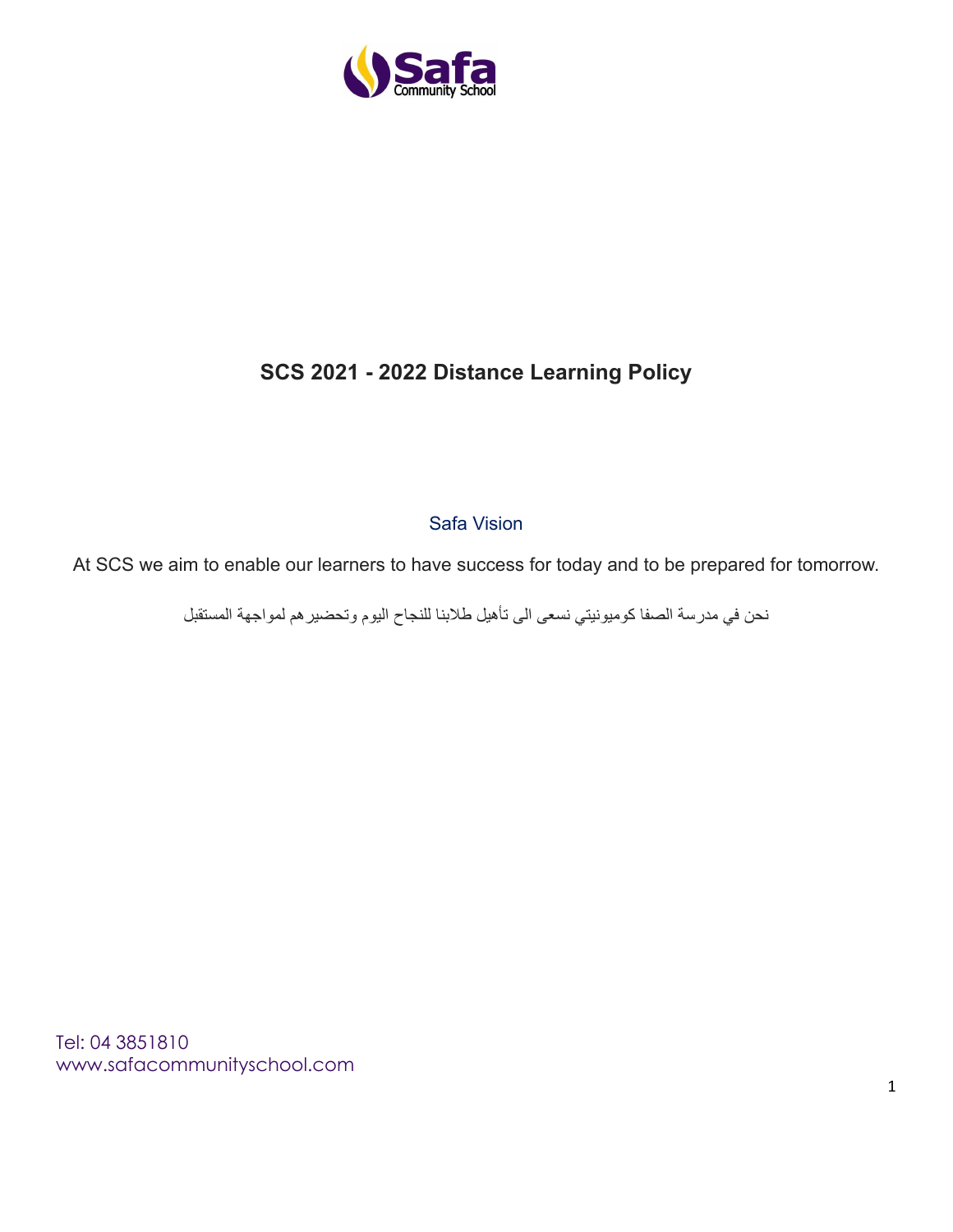

# **Distance Learning Policy**

#### **Contents page**

#### **1. Rationale**

- **2. Student's distance learning and wellbeing**
- **- 1.1 Attendance and participation**
- **- 1.2 Safeguarding**
- **- 1.3 Learning Opportunities**
- **- 1.4 Equity of access**
- **- 1.5 Well-being**
- **3. Teaching and monitoring student's learning**
- **- 3.1 Planning and delivery**
- **- 3.2 Sharing intended learning outcomes**
- **- 3.3 Distance learning provision**
- **- 3.4 Monitoring and Assessment**
- **4. Leading and Managing student's learning**
- **- 4.1 Agility**
- **- 4.2 Contingency**
- **- 4.3 Communication and Engagement**
- **- 4.4 Resource Management**
- **5. Roles and Responsibility**
- **6. Communication**
- **7. Monitoring and Evaluating**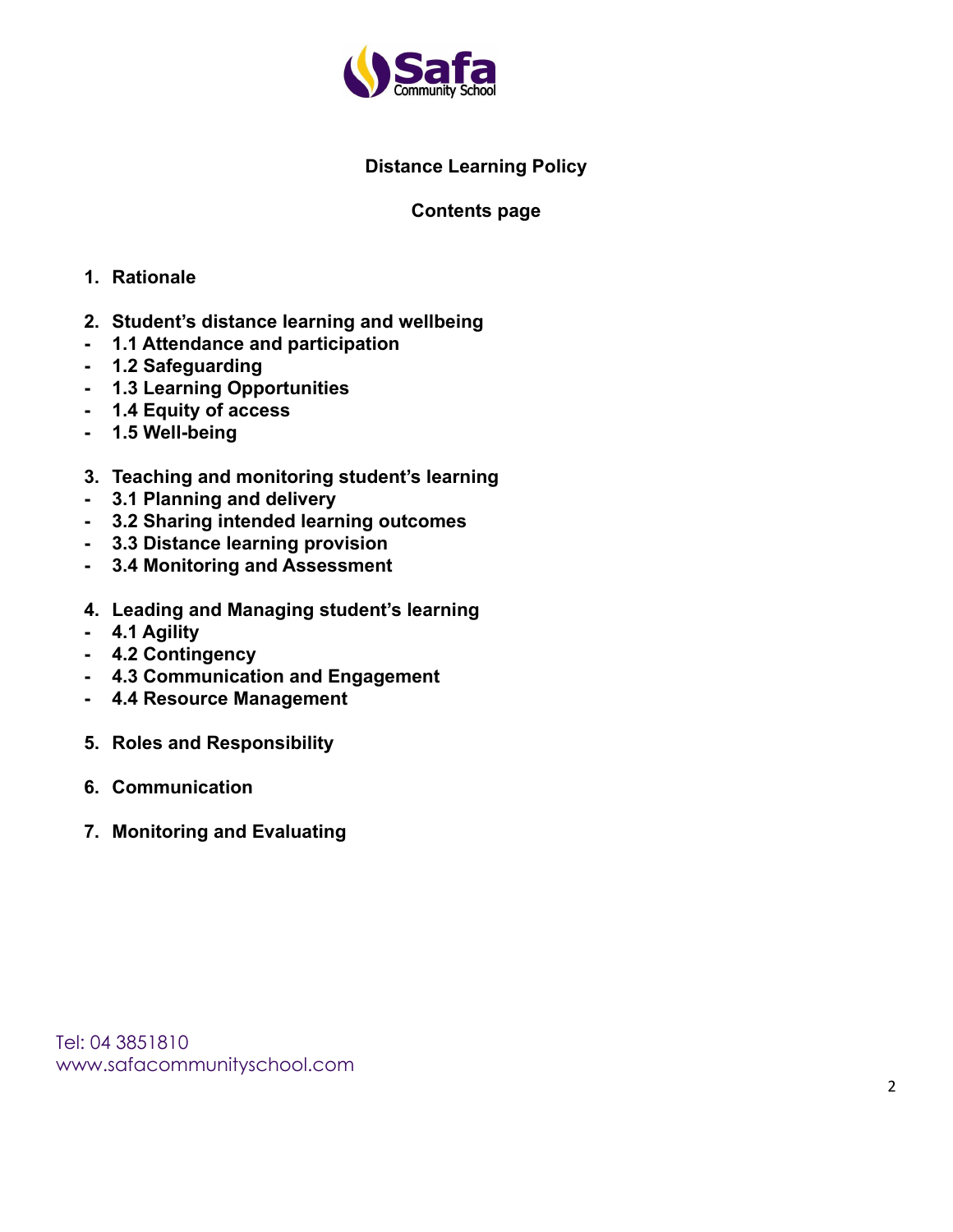

#### **Rationale:**

This policy is in place to enable our children to continue their education away from the school site.

The aims of this policy will:

- Support families with distance learning outlining clear expectations for students, parents and staff.
- Ensure a consistent, suitable approach across the different phases of the school to ensure a continuation of learning.
- Ensure all children have equitable access to the distance learning tools.
- Place a high priority on pastoral care and ensure it will remain at the centre of everything we do during distance learning.
- Ensure that the school is reflective and responsive to changes made to the distance learning outcomes.
- Ensure all children are safe when accessing distance learning materials.
- Provide continuity and momentum in students' learning.
- Ensure communication, in all forms, is consistent, clear and supportive.
- Provide opportunities for our distance learners to establish relationships with on site teachers.

## **Student's distance learning and wellbeing**

#### **2.1 Attendance and Participation**

- Daily attendance is monitored through ISAMs. Primary will register their attendance in their first zoom lesson each day.
- Distance learning teachers make notes and coordinate with the pastoral team and class teacher if lessons are missed or if children fail to attend live lessons. Parents are informed via email and called if repeated, and plans put in place to support those students or families that require it.
- Provisions are put in place for children or families that require additional support to complete their distance learning.
- All children and parents signed a code of conduct to show their support in conducting themselves in a respectful manner when working online.
- In order to maintain a balanced curriculum it is important children participate in all lessons assigned to them.

## **2.2 Safe Guarding**

● The school has a clear Children Protection, Pastoral Care, E-Safety and Cyberbullying Policies which are supported with our Distance Learning Code of Conduct.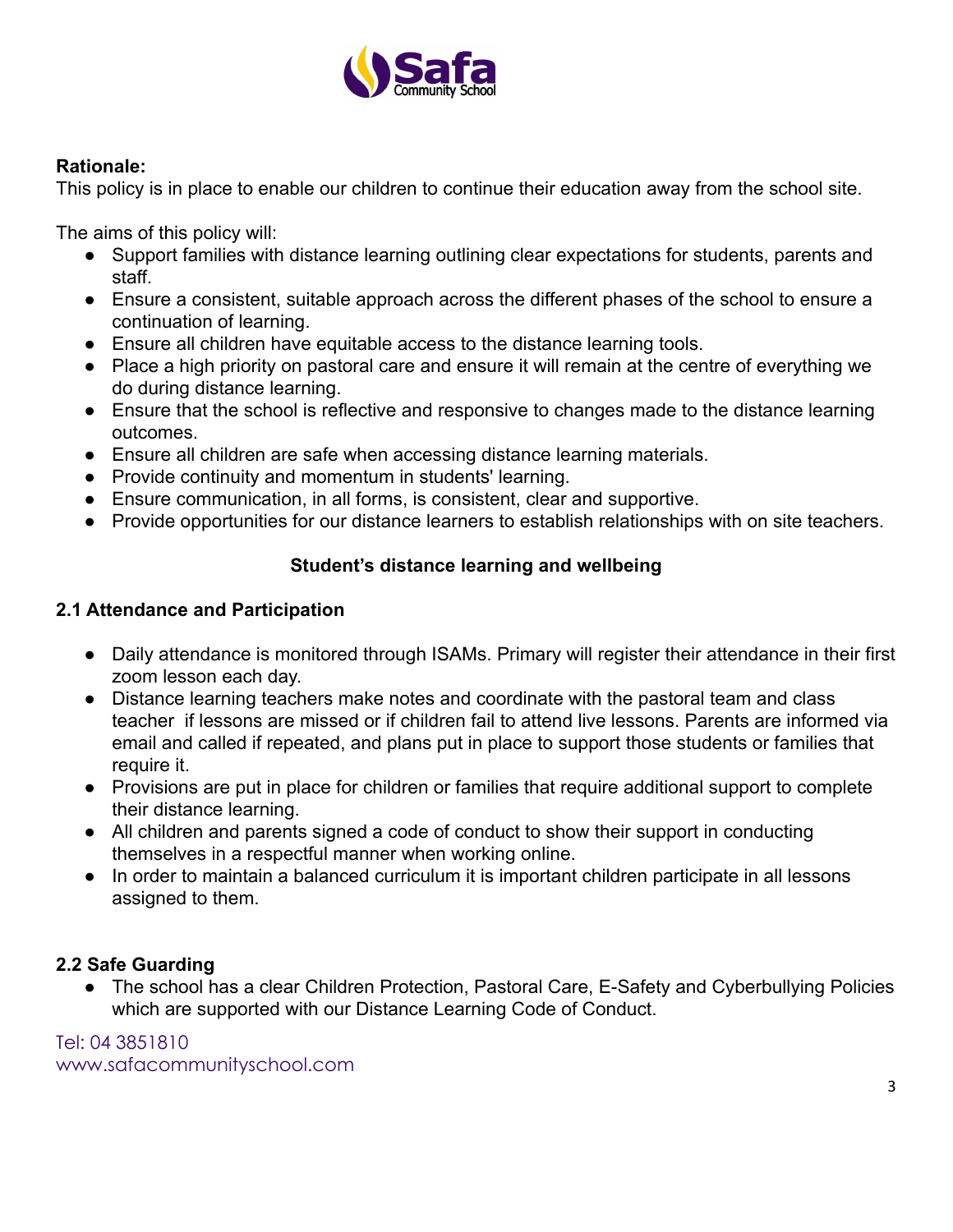

- Staff have been briefed by Senior members of the safeguarding team about procedures during distance learning.
- Staff, children and parents have direct access to dedicated senior leaders should they feel the need to report any safety issues.
- Any concerns related to safeguarding are recorded on Edu Key and the child protection team are informed immediately.

# **2.3 Learning Opportunities**

All children are provided with a balance of learning methods both synchronous and asynchronous:

- FS Three video conference lessons with a focus on phonics/circle pastoral time as well as three PE live lessons.
- Year 1 and 2 have daily video conference lessons focusing on mathematics and English. 1 science video conference per week. A range of specialist subjects are offered each week as well as a pastoral session each Wednesday with their class teacher.
- Year 3 and 4 have daily video conference lessons focusing on mathematics and English, along with 1 science video conference per week. A range of specialist subjects are offered each week as well as a pastoral session each Wednesday with their class teacher.
- Year 5 and 6 have daily video conferencing lessons focusing on mathematics and English, along with 1 science video conference per week. A range of specialist subjects are offered each week as well as a pastoral session each Wednesday with their class teacher.
- Year 7 to 13 follow their timetable and attend all lessons in a live capacity via Google Meet.
- All Secondary Distance Learning students have access to lesson resources via Google Classroom.
- Additional videos, screen recordings and voice notes are added to the classroom to allow support and ease of use.
- The timetables will be set for each year group. Distance Learning Teachers will post a daily overview and all tasks each day at 4pm for the following day.
- The school has a termly calendar where we have themed weeks to provide children with a chance to integrate and transfer skills across a range of subjects for example: STEAM and Mental Health Awareness week.

# **2.4 Equity of access**

- Once added to the Distance Learning Policy, parents receive an email from a Senior Leader outlining the teacher responsible as well as support tools for accessing the specifically tailored Seesaw account.
- Children signed up to the distance learning have access to the school's distance learning programme. Parents who require additional support or resources are catered for, particularly working parents or those who have multiple siblings of a younger age.
- The school currently uses the following tools: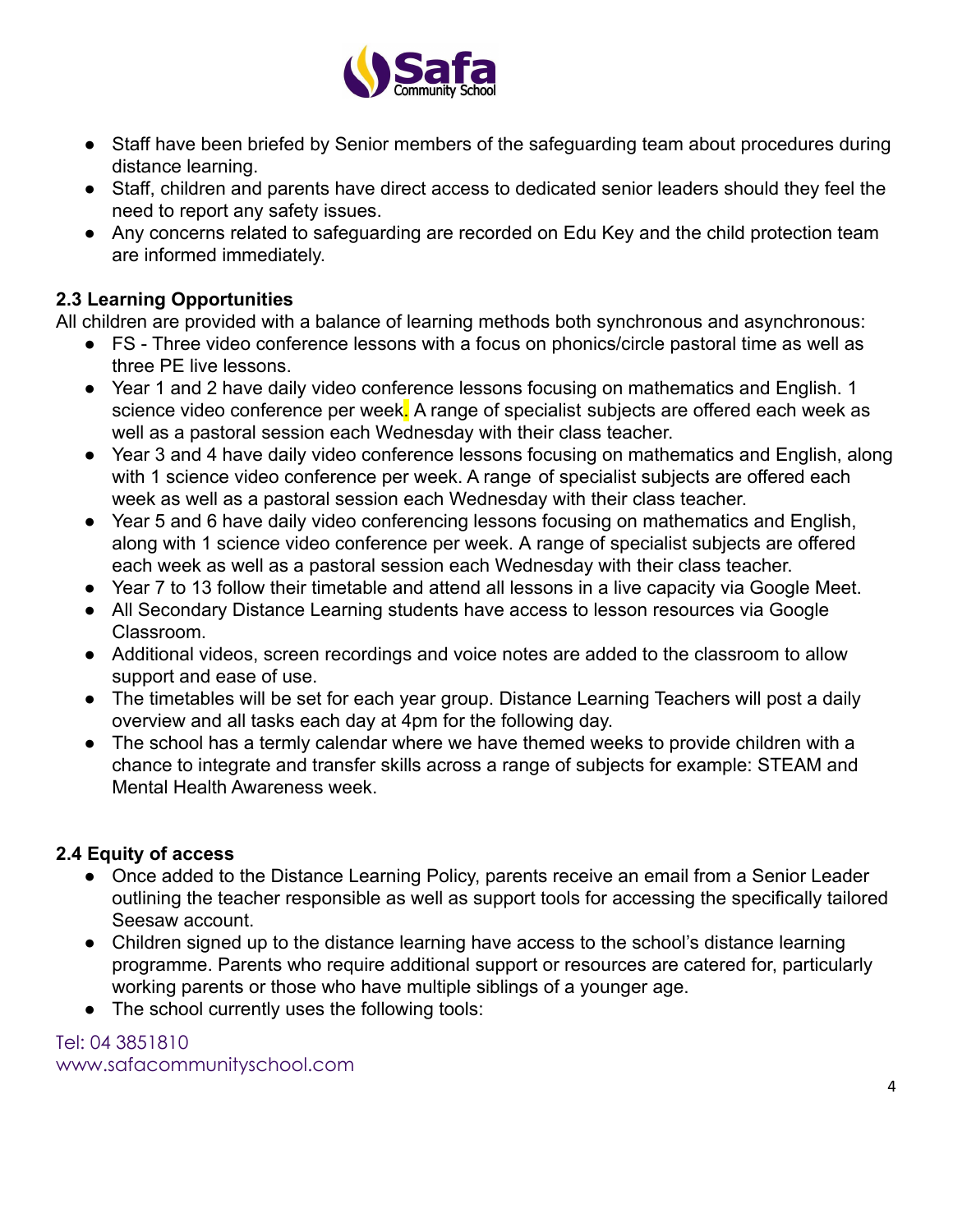

- Zoom Live Video Conferencing Used for live lesson teaching and pastoral meetings with children by distance learning teachers, senior leaders and inclusion staff.
- Seesaw Personalised digital portfolio used in all lessons to deliver daily tasks, weekly assemblies, wellbeing check-ins and this forms the main basis of our online digital learning platform in primary.
- Google Meet Live Video Conferencing used for all lessons in Secondary.
- Google Classroom Year 7 to 13 access all learning material via this platform.
- Century Tech Through school, Intelligent intervention tool that combines learning science, AI and neuroscience.
- MyOn- Y1 -Y6 online reading platform inclusive of reading comprehension quizzes.
- Busy Things FS and KS1 online digital curriculum based on fun, engaging tasks.
- Big Maths Clic Big Maths simplifies the primary maths curriculum into an online programme.
- Accelerated Reader An online reading programme, designed to enable children to practise reading and complete online quizzes.

## **2.5 Wellbeing**

- Children have daily interactions with their distance learning teacher, form teacher and specialist teachers, they are able to use verbal or written comments to communicate with their teachers on seesaw and face to face interactions on zoom. Year 5 and older also have school email addresses to receive additional direct communications from their teachers.
- Children have weekly pastoral interactions to connect with classroom teachers and establish relationships with other distance learners.
- To ensure positive learning experiences and further engagement with Distance Learning, teachers follow our positive reinforcement and reward system by using house points, Safa Star certificates, Specialist Star certificates and lots of positive verbal praise.
- House points are used consistently across year groups to celebrate success in learning, with students aiming to achieve their bronze, silver or gold housepoint levels, which are further rewarded using Seesaw. Students are also recognised for these achievements via class pastoral Zoom sessions.
- Year Leaders complete weekly check ins on Distance Learning students from Year 7 to 13. This is an opportunity for students to ask any questions in a 1:1 meeting.
- Weekly assemblies, mindfulness and wellbeing activities are scheduled into the students timetables, focusing on activities to support their own and each other's feelings.
- Weekly wellbeing questionnaires are sent to all children which are then checked and monitored by the pastoral team with the appropriate follow ups and provisions put in place.
- Children have a combination of both screen and non screen activities, they are provided with regular breaks and physical education video conferencing.
- Regular student leadership meetings are held with the student council to discuss ways the school can support students socially and emotionally.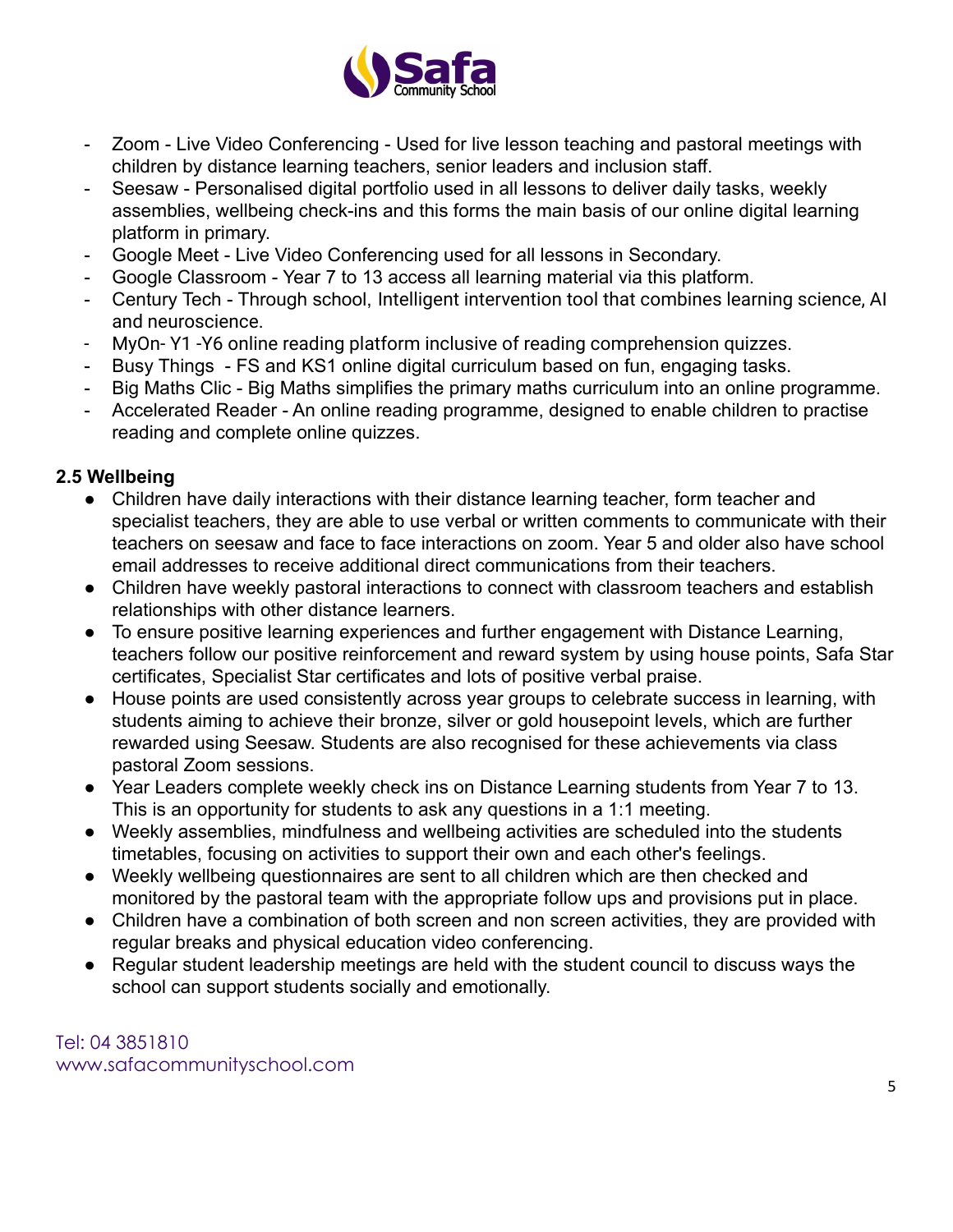

# **Teaching and monitoring student's learning**

# **3.1 Planning and delivery**

- The school uses a balance of learning methods which is appropriate for online learning and to student's needs: FS - Year 2 complete video conferencing in small ability based groups, whereas Year 3 - 6 complete whole class lessons where they make use of the break out rooms to support those who need additional support.
- Year 7-13 are able to interact in live lessons, by virtually raising their hand to answer a question, joining in on class discussions using their mic or writing in the chat on Google Meet.
- All lessons set will be compulsory for the children to complete in order to support a balanced curriculum.
- When resources are required, teachers are innovative and ensure these are accessible at home and parents are provided with a list which is sent in the weekly overview. This is supported with planning and organisation at home.
- The school has open communication between home and school. Three dedicated senior leaders are appointed for the Distance Learning programme to make appropriate changes to the timetable to ensure that the workload is manageable and take on feedback from our families.
- The school provided parents with a Term 1 overview of all curriculum objectives which would be covered to ensure continuity and momentum in student's learning.

## **3.2 Sharing intended learning outcomes**

- Lesson's have clear intended learning outcomes and activity guidelines. Distance learning teacher's clarify what needs to be uploaded to evidence learning from home.
- Distance learning teacher's differentiated learning outcomes to meet the needs of the diverse groups across all subjects.
- Intended learning outcomes are shared with children on Seesaw via the daily overviews. Seesaw activities are posted the night before to support parents' understanding of the activity.
- Lesson powerpoints and resources are shared on Google Classroom for Year 7 to 13, before the lesson to ensure that students have enough time to engage with material beforehand.

# **3.3 Distance learning provision**

- The school provides a hybrid programme: asynchronous and synchronous learning as requested by the parents to provide flexibility with their time management to accommodate home circumstances.
- All children are provided with a weekly timetable which is reflective of both academic and non academic subjects. This is balanced with regular wellbeing and mindfulness sessions as well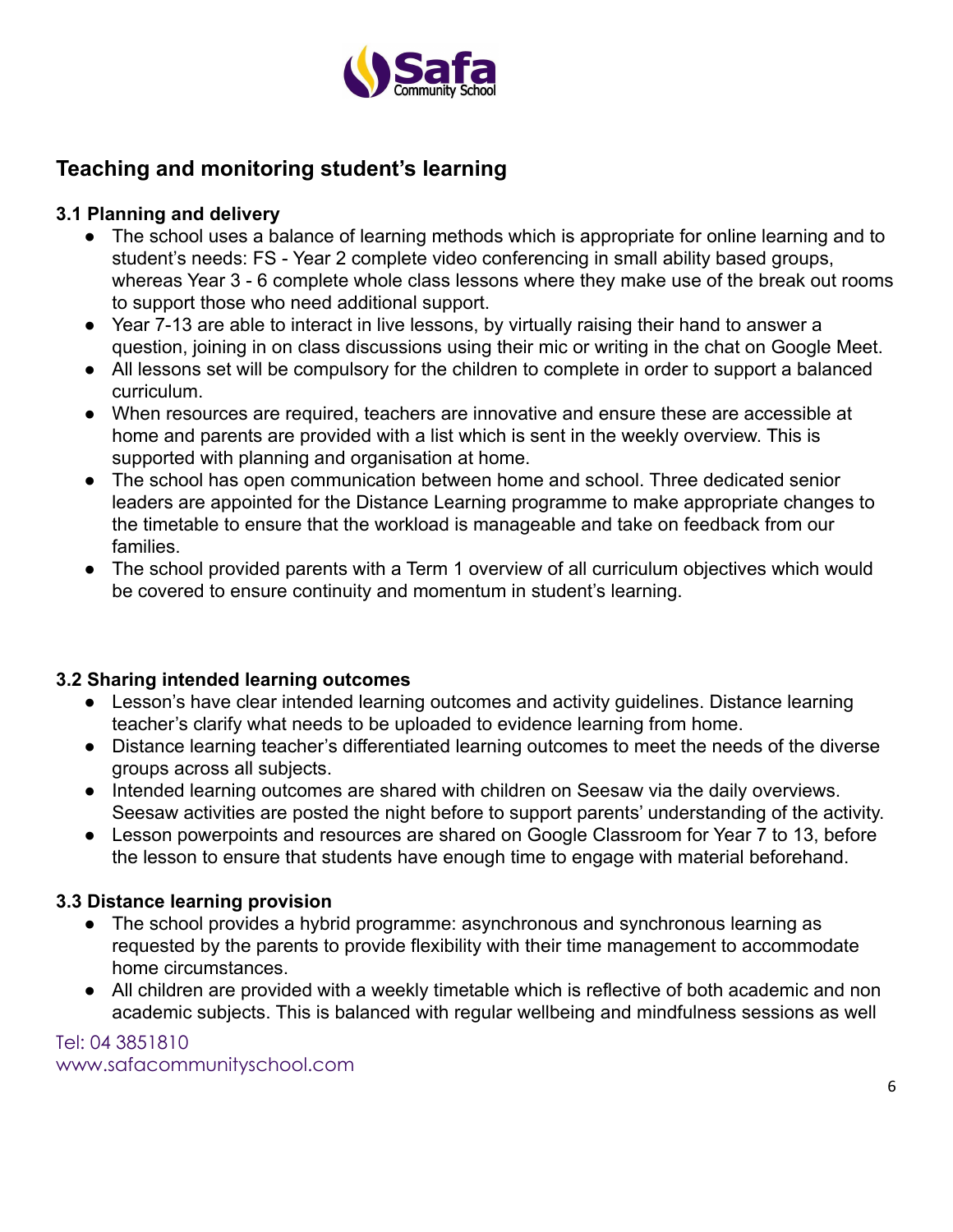

as three PE sessions a week.

- All IEPs are reviewed to provide a distance learning target, where necessary.
- Students inclusion provision is transferred to e-learning with 1:1 and group sessions continued via zoom.
- Parent support offered 1:1 meetings, Inclusion Support group, and via partnership webinars, to enable parents to facilitate e-learning.

#### **3.4 Monitoring and Assessment**

- The school uses a variety of assessment approaches to monitor students' learning. There is a clear assessment schedule as well as opportunities for regular assessment. This has all been communicated to parents.
- The school has a clear Distance Learning feedback policy to ensure consistency and effectiveness across phases and subjects.
- Phase 1 use Seesaw and Phase 2 uses Learning Ladders for formative assessment, which assesses the children's attainment against the currciulum's objectives and is updated regularly.
- The children are assessed summatively using various tools, giving teachers evidence to make a moderated judgement, which is then recorded on iTrack for both Phase 1 and Phase 2.
- Year 7 to 13 are assessed every 6 weeks and receive feedback on all classwork every 2 weeks, as per the Secondary Marking and Feedback Policy.
- Staff are given opportunities to moderate via Zoom / Google Meet conferencing and onsite using samples of the children's work.

# **Leading and managing student's learning**

## **4.1 Agility**

- The school is responsive and adjusts to changing circumstances and parental feedback on a regular basis.
- Leaders constantly meet on a daily/weekly basis to review both parent feedback and student outcomes to make appropriate and effective changes.
- Staff, teacher and parent feedback is completed on a regular basis to identify areas of improvement and next steps.
- Learning is monitored through regular learning views as well as regular performance management meetings.

## **4.2 Contingency**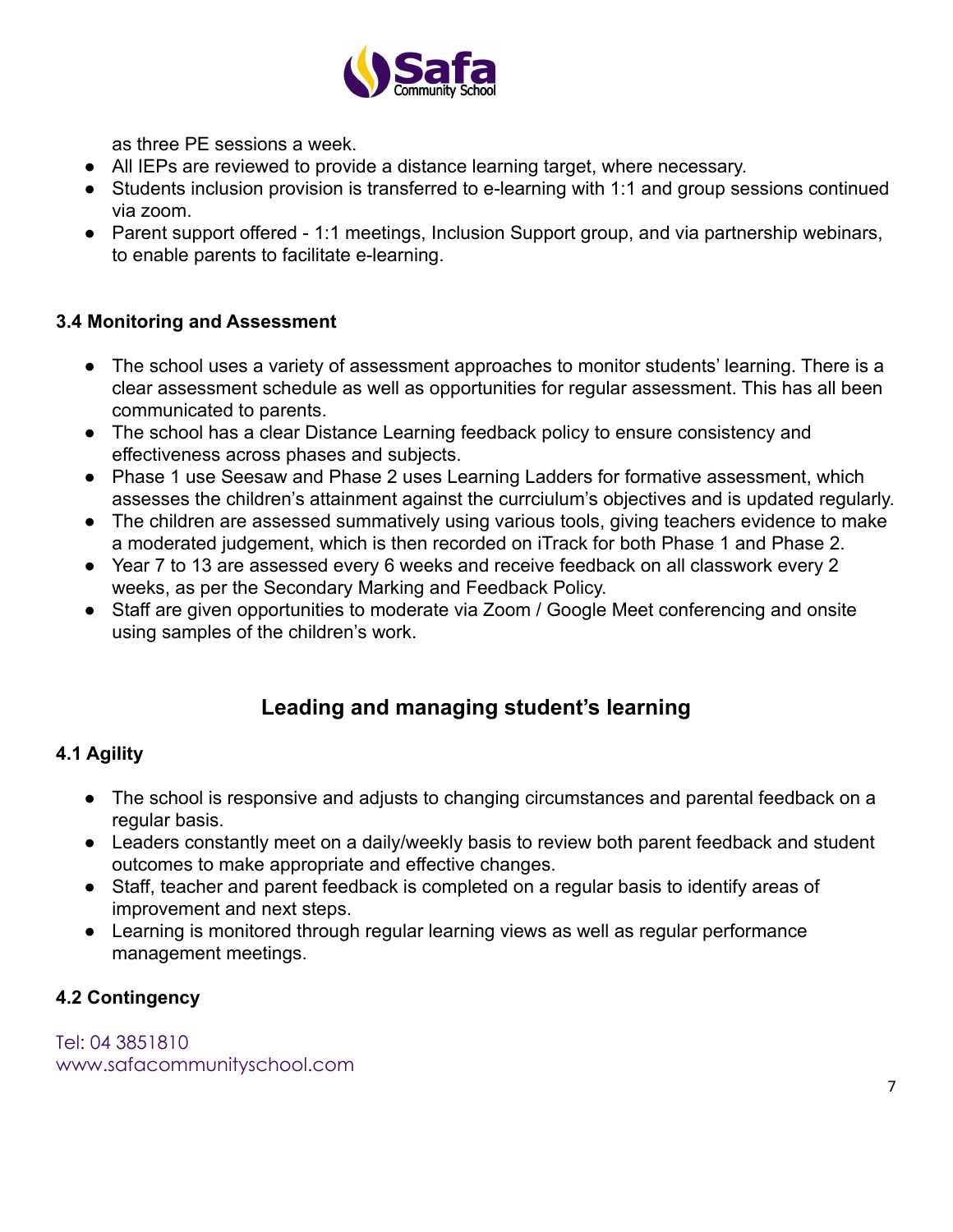

- The school modified the school calendar and timetable to make the appropriate changes to address possible scenarios and options, including resource availability.
- The school is proactive in learning from best practice and constantly researching and modifying the best ways to move learning forward.

# **4.3 Communication and Engagement**

## **Parents:**

- Parents receive daily and weekly communication from the school regarding guidance and how to support their children during distance learning.
- Professional development opportunities, through workshops and videos are provided when upskilling the parents on how to support them at home.
- Parents are provided with regular updates on their child's learning. Parent teacher meetings are completed via video conferencing and they have direct access via the Seesaw Family app to see the dialogue and feedback between their child and teacher.
- Secondary parent teacher meetings occur twice a year, for each year group. Parents are notified in advance and invited to 1:1 meetings with all subjects teachers via Google Meet.
- Social media platforms are updated daily to show the learning which takes place across the community.

## **Teachers:**

- All teachers are clear about their roles, responsibilities and accountabilities during distance learning.
- They are provided with a teachers code of conduct, are given clear feedback and have all set targets.
- Their voices are heard on a regular basis through weekly briefings, leadership meetings and weekly wellbeing checks and progress point surveys.
- Distance learning teachers have a weekly meeting with dedicated senior leaders to continue to adapt and modify the distance learning programme.

## **Leaders:**

- The school has appointed senior leaders who are dedicated to oversee both the delivery of the distance learning programme as well as be a direct contact for parents. They are exemplary in responding to parents and addressing concerns.
- The school has provided parents with support networks through parent workshops linked to specific topics or needs.
- School leaders are proactive and have developed best practice. Participation in both cluster and network communities provides opportunities for collaboration with other schools both in Dubai and internationally.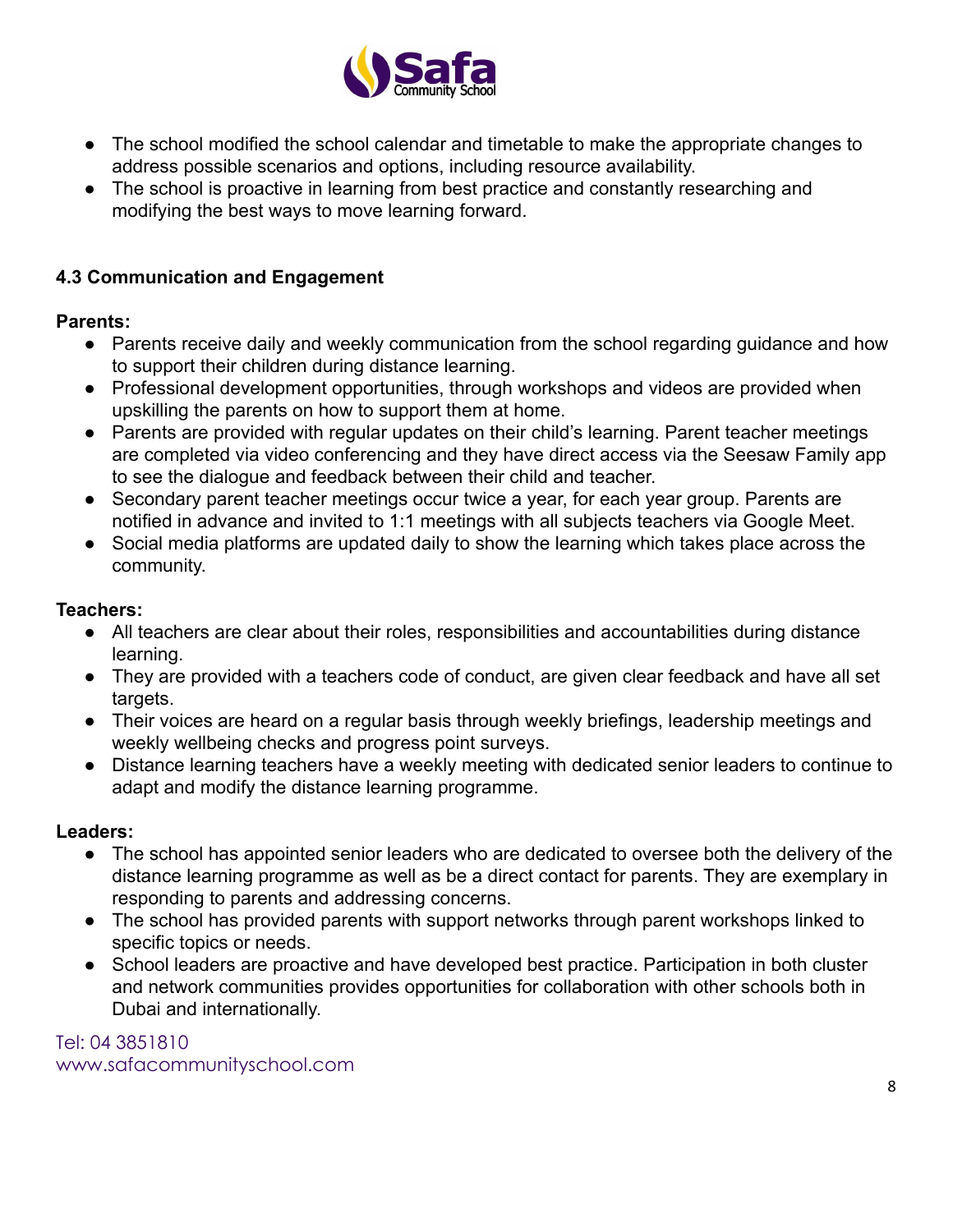

#### **Governors:**

- The school has both formal and informal communication with the Board.
- Quantitive and qualitive information is shared and reported on a regular basis.
- The Board provides school leaders with appropriate resources and support throughout the duration of distance learning.

#### **4.4 Resource Management**

- The school has ensured that all children have relevant technology to access distance learning.
- The school has provided and will continue to provide necessary training and technology to offer distance learning.
- Please see the following documents: digital safety [and wellbeing at safa](https://wakelet.com/wake/KRG9ixow5LE81-s64cjTY) and [SCS Distance](https://docs.google.com/document/d/1dwN6xiOJ96IivVGGKJx03wYElVqFrzJsZ6OatTX7YUw/edit) [Learning Tools and training.](https://docs.google.com/document/d/1dwN6xiOJ96IivVGGKJx03wYElVqFrzJsZ6OatTX7YUw/edit)

# **Roles and Responsibilities**

# **Children**

*Children will be expected to:*

- Dedicate time to learning daily.
- Choose a quiet space free from distractions, where possible children should aim to complete work independently.
- Be respectful and follow the student's code of conduct.
- Keep healthy habits and take breaks away from devices.

## **Parents/Guardian**

*Support your child in their learning by:*

- Providing an environment conducive to learning (access to technology, safe and quiet space during daytime).
- Engaging in materials about the weekly overviews, materials and online tutorials.
- Monitor time spent engaging in online and offline learning.
- Supporting emotional balance by providing ample room and time for reflective learning, physical activity, conversation and play.

## **Staff**

*Will support your child by:*